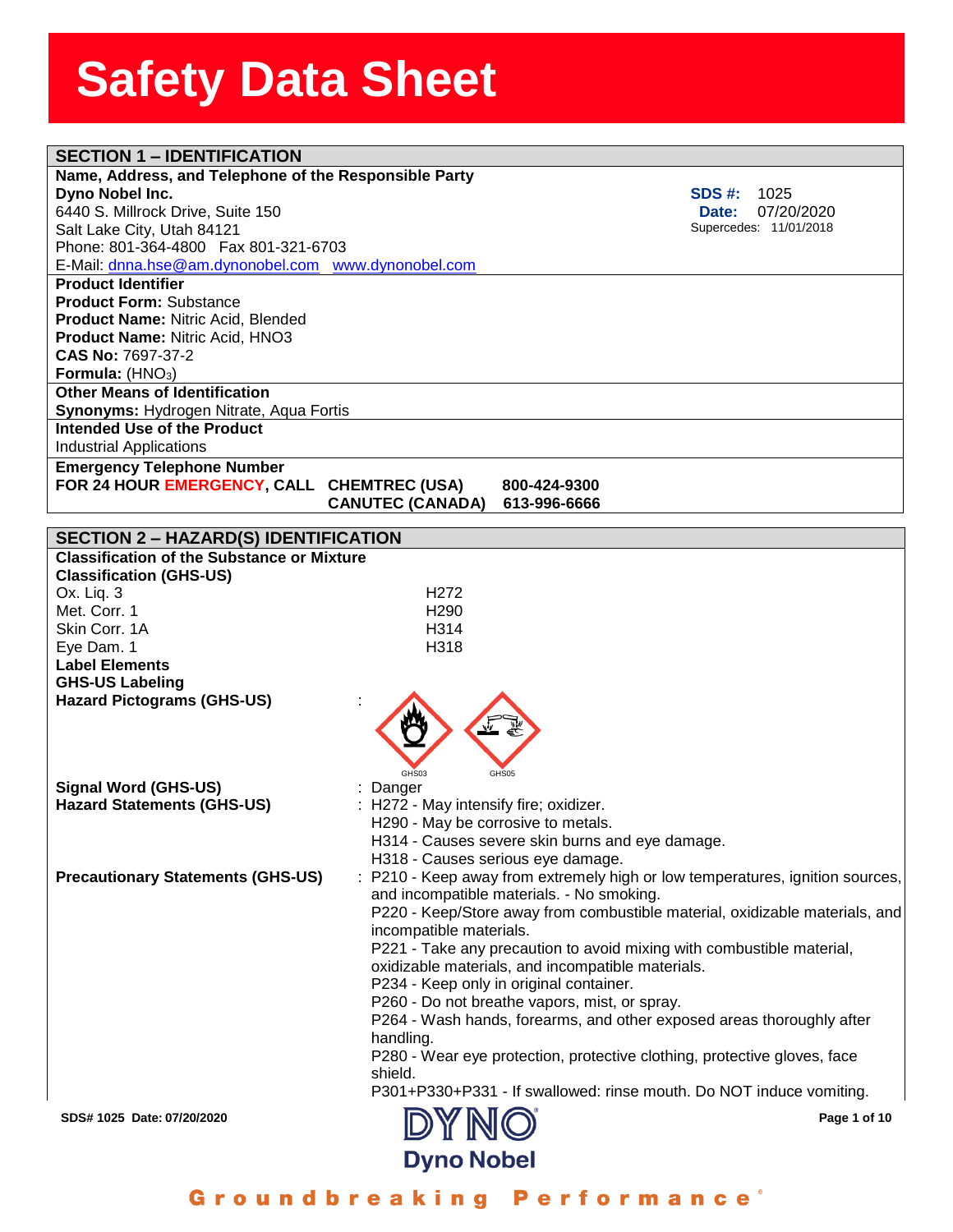**ssssSSherrSheetSSh** P303+P361+P353 - If on skin (or hair): Take off immediately all contaminated clothing. Rinse skin with water/shower.

P304+P340 - IF INHALED: Remove person to fresh air and keep at rest in a position comfortable for breathing.

P305+P351+P338 - IF IN EYES: Rinse cautiously with water for several minutes. Remove contact lenses, if present and easy to do. Continue rinsing. P310 - Immediately call a poison center or doctor.

P321 - Specific treatment (see section 4 on this SDS).

P363 - Wash contaminated clothing before reuse.

P370+P378 - In case of fire: Use appropriate media (see section 5) to extinguish.

P390 - Absorb spillage to prevent material damage.

P405 - Store locked up.

P406 - Store in corrosive resistant container with a resistant inner liner. P501 - Dispose of contents/container in accordance with local, regional, national, and international regulations.

#### **Other Hazards**

**Hazards Not Otherwise Classified (HNOC):** Not available

**Other Hazards:** Exposure may aggravate those with pre-existing eye, skin, or respiratory conditions. NEVER pour water into this substance; when dissolving or diluting always add it slowly to the water. Contact with water liberates highly flammable gases.

# **SECTION 3 - COMPOSITION/INFORMATION ON INGREDIENTS**

| <b>Substances</b> |                           |            |                                    |
|-------------------|---------------------------|------------|------------------------------------|
| <b>Name</b>       | <b>Product Identifier</b> | $%$ (w/w)  | Ingredient Classification (GHS-US) |
| Nitric acid       | (CAS No) 7697-37-2        | $>70 - 85$ | Ox. Lig. 3, H272                   |
|                   |                           |            | Met. Corr. 1, H290                 |
|                   |                           |            | Skin Corr. 1A, H314                |
|                   |                           |            | Eye Dam. 1, H318                   |
| Water             | (CAS No) 7732-18-5        | $34 - 15$  | Not classified                     |
|                   |                           |            |                                    |

Full text of H-phrases: see section 16

### **SECTION 4 - FIRST AID MEASURES**

### **Description of First Aid Measures**

**General:** Never give anything by mouth to an unconscious person. If you feel unwell, seek medical advice (show the label if possible).

**Inhalation:** Remove to fresh air and keep at rest in a position comfortable for breathing. Obtain medical attention if breathing difficulty persists.

**Skin Contact:** Remove contaminated clothing. Drench affected area with water or soap and water for at least 15 minutes. Wash contaminated clothing before reuse. Obtain medical attention if irritation develops or persists.

**Eye Contact:** Rinse cautiously with water for at least 15 minutes. Remove contact lenses, if present and easy to do. Continue rinsing. Obtain medical attention.

**Ingestion:** Do NOT induce vomiting. Rinse mouth. Immediately call a POISON CENTER or doctor/physician.

# **Most Important Symptoms and Effects Both Acute and Delayed**

**General:** Causes severe skin burns and eye damage.

**Inhalation:** Inhalation may cause immediate severe irritation progressing quickly to chemical burns. Severe overexposure may result in bronchitis or pneumonia with a bluish tint to the skin.

**Skin Contact:** Redness. Pain. Serious tissue burns.

**Eye Contact:** Ocular exposure can produce severe conjunctival irritation and chemosis, corneal epithelial defects, limbal ischemia, permanent visual loss and in severe cases perforation.

**SDS# 1025 Date: 07/20/2020 Page 2 of 10**

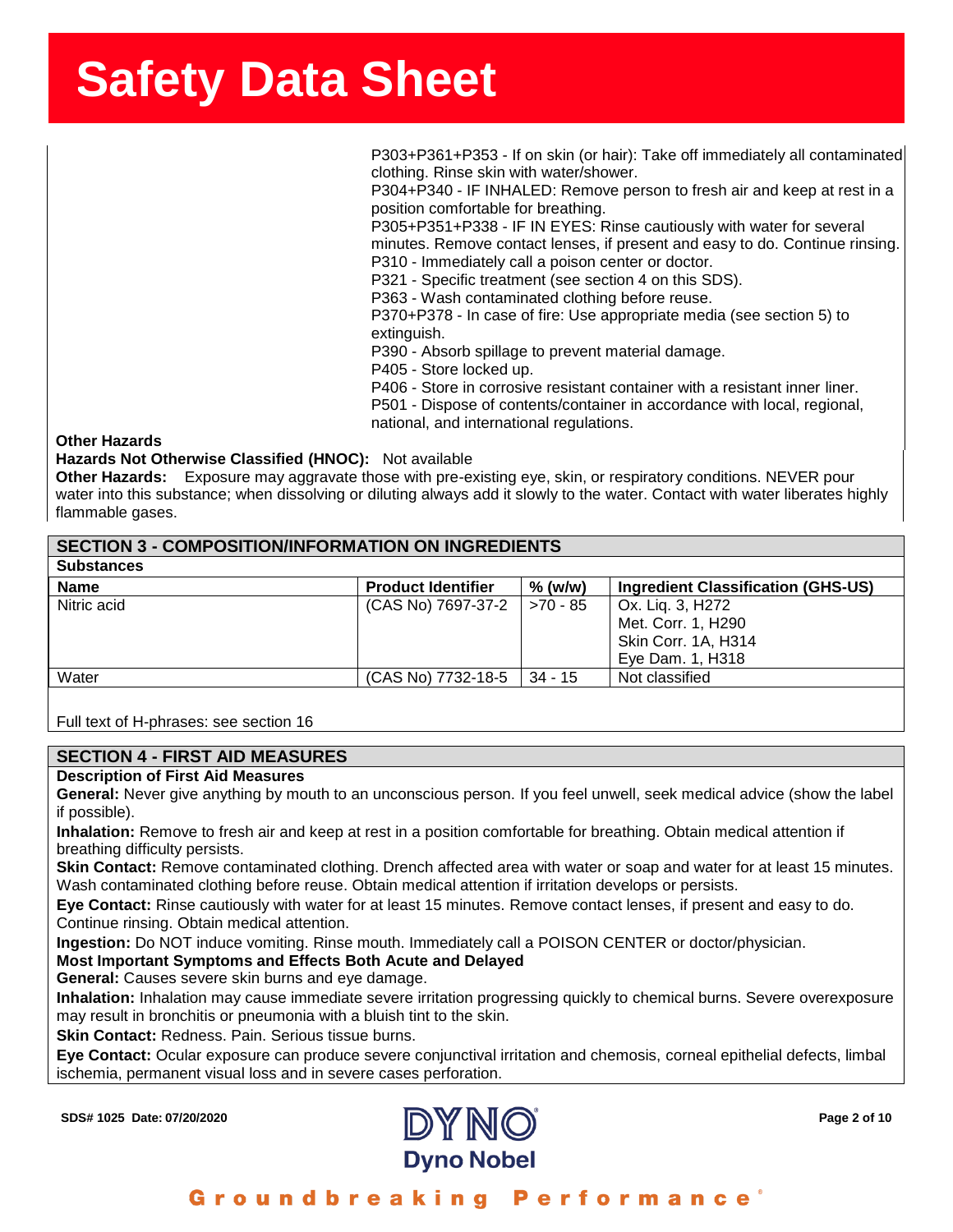**Ingestion:** May cause burns or irritation of the linings of the mouth, throat, and gastrointestinal tract.

**ronic Symptoms:** Prolonge<br>**lication of Any Immediate**<br>ou feel unwell, seek medica **Chronic Symptoms:** Prolonged inhalation of fumes or mists may cause erosion of the teeth.

**Indication of Any Immediate Medical Attention and Special Treatment Needed**

If you feel unwell, seek medical advice (show the label where possible).

# **SECTION 5 - FIRE-FIGHTING MEASURES**

#### **Extinguishing Media**

**Suitable Extinguishing Media:** Alcohol-resistant foam. Dry chemical. Carbon dioxide. Sand.

**Unsuitable Extinguishing Media:** Reacts violently on contact with water. Do not use a heavy water stream.

### **Special Hazards Arising from the Substance or Mixture**

**Fire Hazard:** Not flammable but will support combustion. May intensify fire; oxidizer.

**Explosion Hazard:** Risk of explosion in contact with reducing agents.

**Reactivity:** Corrosive to metals. Contact with metals may evolve flammable hydrogen gas. Violent exothermic reaction with water (moisture): release of corrosive gases/vapors. The substance is a strong oxidant and reacts with combustible and reducing materials.

### **Advice for Firefighters**

**Precautionary Measures Fire:** Exercise caution when fighting any chemical fire.

**Firefighting Instructions:** Use water spray or fog for cooling exposed containers. In case of major fire and large quantities: Evacuate area. Fight fire remotely due to the risk of explosion.

**Protection During Firefighting:** Do not enter fire area without proper protective equipment, including respiratory protection.

**Hazardous Combustion Products**:

**Reference to Other Sections:** Refer to section 9 for flammability properties.

# **SECTION 6 - ACCIDENTAL RELEASE MEASURES**

**Personal Precautions, Protective Equipment** and Emergency Procedures

**General Measures:** Avoid all contact with skin, eyes, or clothing. Avoid breathing (dust, vapor, mist, gas). Keep away from heat, sparks, open flames, hot surfaces. – No smoking. Do not allow contact with metals. Gas/vapor heavier than air. May accumulate in confined spaces, particularly at or below ground level.

### **For Non-Emergency Personnel**

**Protective Equipment:** Use appropriate personal protection equipment (PPE).

**Emergency Procedures:** Evacuate unnecessary personnel.

### **For Emergency Personnel**

**Protective Equipment:** Equip cleanup crew with proper protection.

**Emergency Procedures:** Upon arrival at the scene, a first responder is expected to recognize the presence of dangerous goods, protect oneself and the public, secure the area, and call for the assistance of trained personnel as soon as conditions permit.

### **Environmental Precautions**

Prevent entry to sewers and public waters. Notify authorities if liquid enters sewers or public waters.

### **Methods and Material for Containment and Cleaning Up**

**For Containment:** Contain any spills with dikes or absorbents to prevent migration and entry into sewers or streams. Absorb spillage to prevent material damage. Do not use combustible absorbents such as: saw dust or cellulosic materials. **Methods for Cleaning Up:** Clean up spills immediately and dispose of waste safely. Spills should be contained with mechanical barriers. Transfer spilled material to a suitable container for disposal. Cautiously neutralize spilled liquid. Contact competent authorities after a spill.

#### **Reference to Other Sections**

See heading 8, Exposure Controls and Personal Protection

# **SECTION 7 - HANDLING AND STORAGE**

# **Precautions for Safe Handling**

**Additional Hazards When Processed:** May form explosive hydrogen on contact with metals. May form corrosive vapors

**SDS# 1025 Date: 07/20/2020 Page 3 of 10**

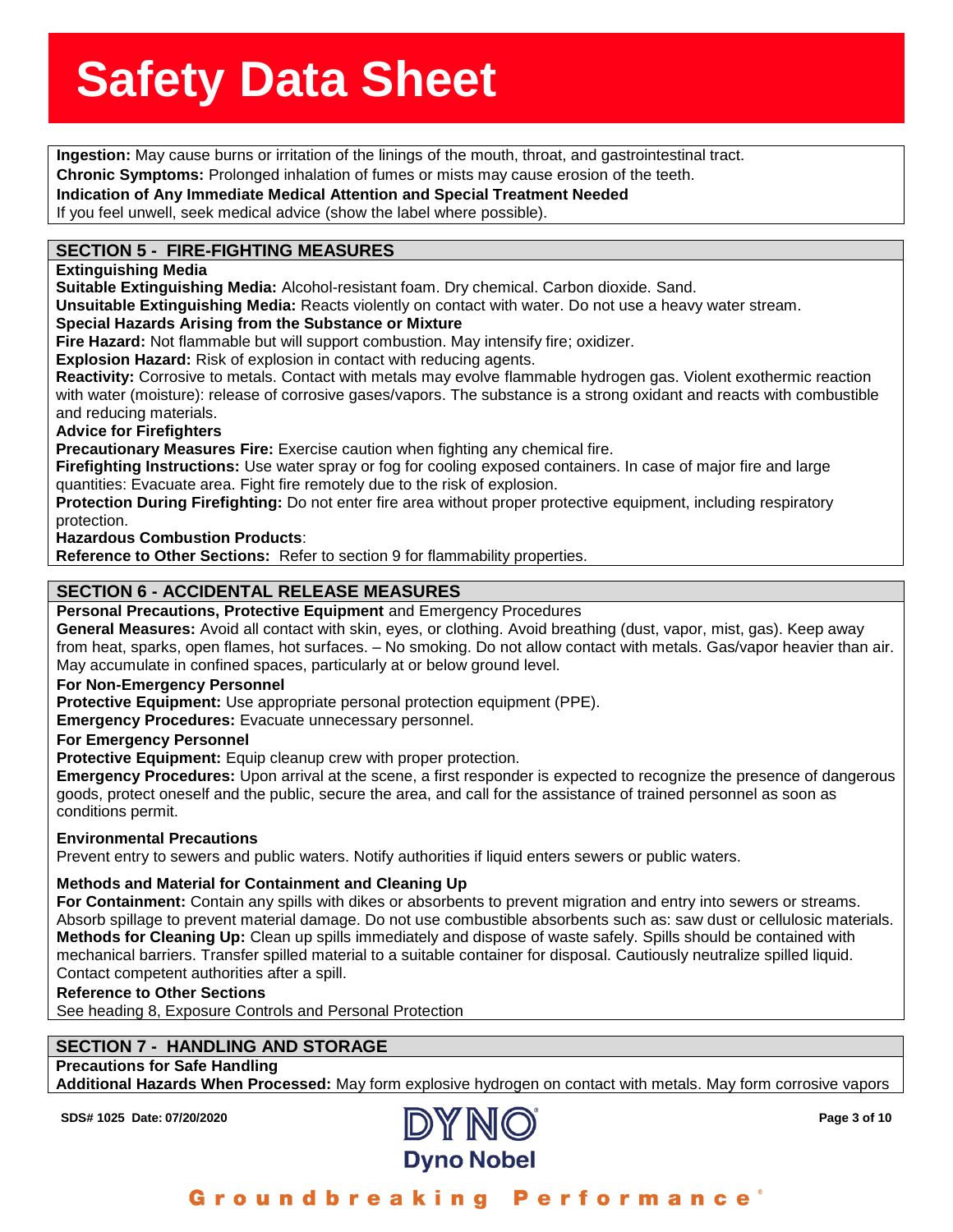in contact with water. NEVER pour water into this substance; when dissolving or diluting always add it slowly to the water.<br>in contact with water. NEVER pour water into this substance; when dissolving or diluting always ad **giene Measures:** Handle in<br>bosed areas with mild soap a<br>**nditions for Safe Storage, Hygiene Measures:** Handle in accordance with good industrial hygiene and safety procedures. Wash hands and other exposed areas with mild soap and water before eating, drinking or smoking and when leaving work.

#### **Conditions for Safe Storage, Including Any Incompatibilities**

**Technical Measures:** Comply with applicable regulations.

**Storage Conditions:** Store in a dry, cool and well-ventilated place. Keep container closed when not in use. Keep/Store away from direct sunlight, extremely high or low temperatures and incompatible materials.

**Incompatible Materials:** Strong bases. Reducing agents. Organic compounds. Combustible materials. Metals.

**Special Rules on Packaging:** Store in original container or corrosive resistant and/or lined container.

#### **Specific End Use(s)**

For professional use only.

### **SECTION 8 - EXPOSURE CONTROLS/PERSONAL PROTECTION**

#### **Control Parameters**

For substances listed in section 3 that are not listed here, there are no established exposure limits from the manufacturer, supplier, importer, or the appropriate advisory agency including: ACGIH (TLV), NIOSH (REL), or OSHA (PEL).

| Nitric acid (7697-37-2)   |                                       |                         |
|---------------------------|---------------------------------------|-------------------------|
| <b>Mexico</b>             | OEL TWA (mg/m <sup>3</sup> )          | $5 \text{ mg/m}^3$      |
| <b>Mexico</b>             | OEL TWA (ppm)                         | 2 ppm                   |
| <b>Mexico</b>             | OEL STEL (mg/m <sup>3</sup> )         | $10 \text{ mg/m}^3$     |
| <b>Mexico</b>             | OEL STEL (ppm)                        | 4 ppm                   |
| <b>USA ACGIH</b>          | <b>ACGIH TWA (ppm)</b>                | 2 ppm                   |
| <b>USA ACGIH</b>          | <b>ACGIH STEL (ppm)</b>               | 4 ppm                   |
| <b>USA OSHA</b>           | OSHA PEL (TWA) (mg/m <sup>3</sup> )   | $5 \text{ mg/m}^3$      |
| <b>USA OSHA</b>           | OSHA PEL (TWA) (ppm)                  | 2 ppm                   |
| <b>USA NIOSH</b>          | NIOSH REL (TWA) (mg/m <sup>3</sup> )  | $5 \text{ mg/m}^3$      |
| <b>USA NIOSH</b>          | NIOSH REL (TWA) (ppm)                 | 2 ppm                   |
| <b>USA NIOSH</b>          | NIOSH REL (STEL) (mg/m <sup>3</sup> ) | $10 \text{ mg/m}^3$     |
| <b>USA NIOSH</b>          | NIOSH REL (STEL) (ppm)                | 4 ppm                   |
| <b>USA IDLH</b>           | US IDLH (ppm)                         | 25 ppm                  |
| <b>Alberta</b>            | OEL STEL (mg/m <sup>3</sup> )         | $10 \text{ mg/m}^3$     |
| <b>Alberta</b>            | OEL STEL (ppm)                        | 4 ppm                   |
| <b>Alberta</b>            | OEL TWA (mg/m <sup>3</sup> )          | $5.2$ mg/m <sup>3</sup> |
| <b>Alberta</b>            | OEL TWA (ppm)                         | 2 ppm                   |
| <b>British Columbia</b>   | OEL STEL (ppm)                        | 4 ppm                   |
| <b>British Columbia</b>   | OEL TWA (ppm)                         | 2 ppm                   |
| <b>Manitoba</b>           | OEL STEL (ppm)                        | 4 ppm                   |
| <b>Manitoba</b>           | OEL TWA (ppm)                         | 2 ppm                   |
| <b>New Brunswick</b>      | OEL STEL (mg/m <sup>3</sup> )         | $10 \text{ mg/m}^3$     |
| <b>New Brunswick</b>      | OEL STEL (ppm)                        | 4 ppm                   |
| <b>New Brunswick</b>      | OEL TWA (mg/m <sup>3</sup> )          | $5.2 \text{ mg/m}^3$    |
| <b>New Brunswick</b>      | OEL TWA (ppm)                         | 2 ppm                   |
| <b>Newfoundland &amp;</b> | OEL STEL (ppm)                        | 4 ppm                   |
| Labrador                  |                                       |                         |
| <b>Newfoundland &amp;</b> | OEL TWA (ppm)                         | 2 ppm                   |
| Labrador                  |                                       |                         |
| <b>Nova Scotia</b>        | OEL STEL (ppm)                        | 4 ppm                   |
| <b>Nova Scotia</b>        | OEL TWA (ppm)                         | 2 ppm                   |
| <b>Nunavut</b>            | OEL STEL (mg/m <sup>3</sup> )         | $10 \text{ mg/m}^3$     |
| <b>Nunavut</b>            | OEL STEL (ppm)                        | 4 ppm                   |
| <b>Nunavut</b>            | OEL TWA (mg/m <sup>3</sup> )          | $5.2$ mg/m <sup>3</sup> |



Groundbreaking Performance'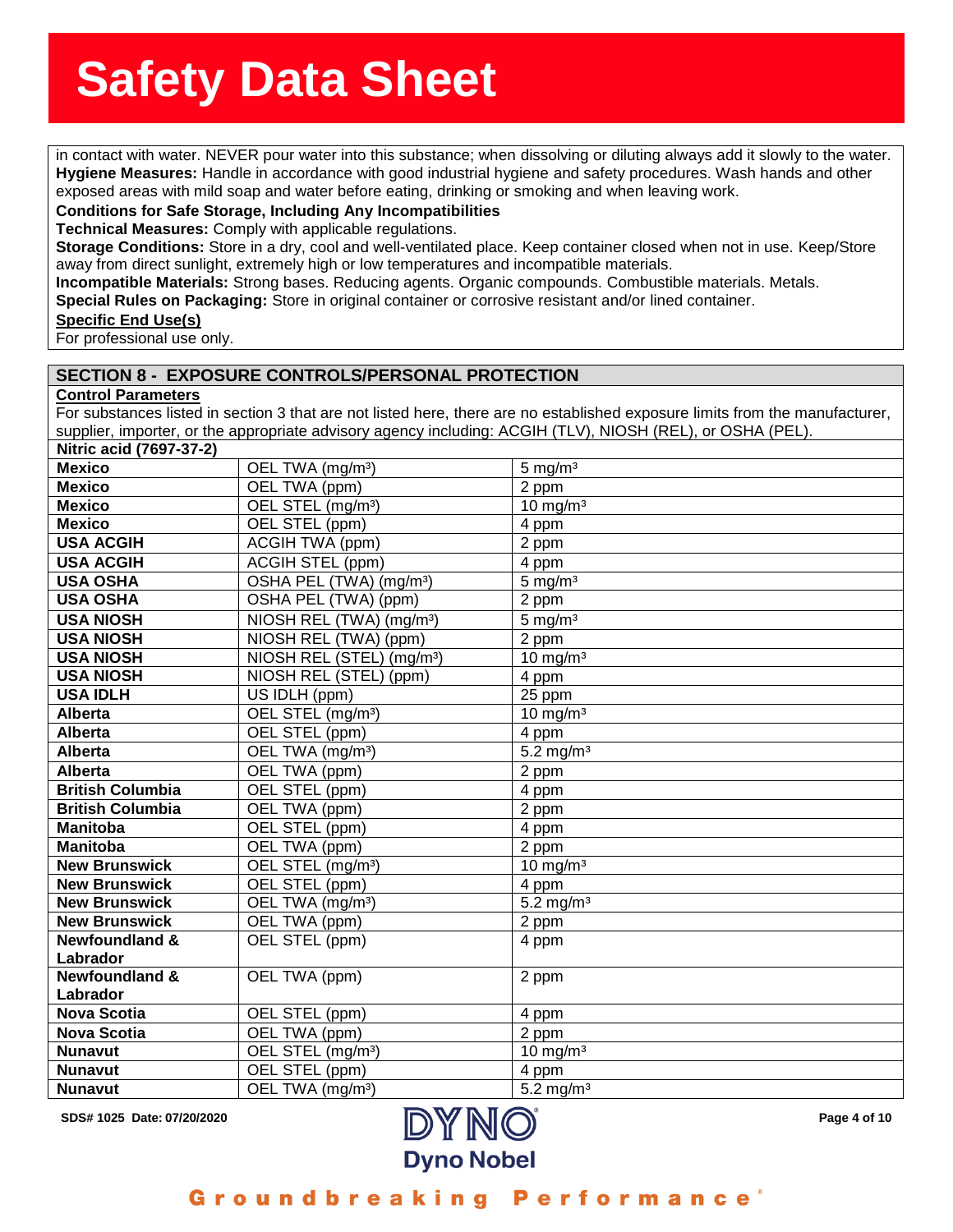| <b>Nunavut</b>               | OEL TWA (ppm)                 | 2 pp $m$              |
|------------------------------|-------------------------------|-----------------------|
| <b>Northwest Territories</b> | OEL STEL (mg/m <sup>3</sup> ) | 10 mg/m $3$           |
| <b>Northwest Territories</b> | OEL STEL (ppm)                | 4 ppm                 |
| <b>Northwest Territories</b> | OEL TWA (mg/m <sup>3</sup> )  | 5.2 mg/m <sup>3</sup> |
| <b>Northwest Territories</b> | OEL TWA (ppm)                 | 2 ppm                 |
| <b>Ontario</b>               | OEL STEL (ppm)                | 4 ppm                 |
| <b>Ontario</b>               | OEL TWA (ppm)                 | $2$ ppm               |
| <b>Prince Edward Island</b>  | OEL STEL (ppm)                | 4 ppm                 |
| <b>Prince Edward Island</b>  | OEL TWA (ppm)                 | $2$ ppm               |
| Québec                       | $VECD$ (mg/m <sup>3</sup> )   | $10 \text{ mg/m}^3$   |
| Québec                       | VECD (ppm)                    | 4 ppm                 |
| Québec                       | VEMP (mg/m <sup>3</sup> )     | 5.2 mg/m <sup>3</sup> |
| Québec                       | VEMP (ppm)                    | 2 ppm                 |
| <b>Saskatchewan</b>          | OEL STEL (ppm)                | 4 ppm                 |
| <b>Saskatchewan</b>          | OEL TWA (ppm)                 | $2$ ppm               |
| Yukon                        | OEL STEL (mg/m <sup>3</sup> ) | 10 mg/ $m3$           |
| Yukon                        | OEL STEL (ppm)                | 4 ppm                 |
| Yukon                        | OEL TWA (mg/m <sup>3</sup> )  | $5 \text{ mg/m}^3$    |
| Yukon                        | OEL TWA (ppm)                 | $2$ ppm               |
|                              |                               |                       |

#### **Exposure Controls**

**Appropriate Engineering Controls:** Product to be handled in a closed system and under strictly controlled conditions. Ensure adequate ventilation, especially in confined areas. Emergency eye wash fountains and safety showers should be available in the immediate vicinity of any potential exposure. Ensure all national/local regulations are observed.

**Personal Protective Equipment:** Protective goggles. Gloves. Protective clothing. Face shield. Insufficient ventilation: wear respiratory protection.



**Materials for Protective Clothing:** Chemically resistant materials and fabrics.

**Hand Protection:** Wear chemically resistant protective gloves.

**Eye Protection:** Chemical safety goggles and face shield.

**Skin and Body Protection:** Wear suitable protective clothing.

**Respiratory Protection:** If exposure limits are exceeded or irritation is experienced, approved respiratory protection should be worn.

**Environmental Exposure Controls:** Do not allow the product to be released into the environment. **Consumer Exposure Controls:** Do not eat, drink or smoke during use

### **SECTION 9 - PHYSICAL AND CHEMICAL PROPERTIES**

**Information on Basic Physical and Chemical Properties**

| <b>Physical State</b>   | ÷ | Liquid                             |
|-------------------------|---|------------------------------------|
| Appearance              |   | : Clear to yellowish               |
| Odor                    |   | : Acrid; Pungent                   |
| <b>Odor Threshold</b>   |   | : Not available                    |
| рH                      |   | $:$ <1 (strong acid)               |
| <b>Evaporation Rate</b> |   | : > 1                              |
| <b>Melting Point</b>    |   | : $-30 - -45$ °C ( $-22 - -49$ °F) |
| <b>Freezing Point</b>   |   | : Not available                    |
| <b>Boiling Point</b>    |   | : 116 - 121 °C (240.8 - 249.8 °F)  |



Groundbreaking Performance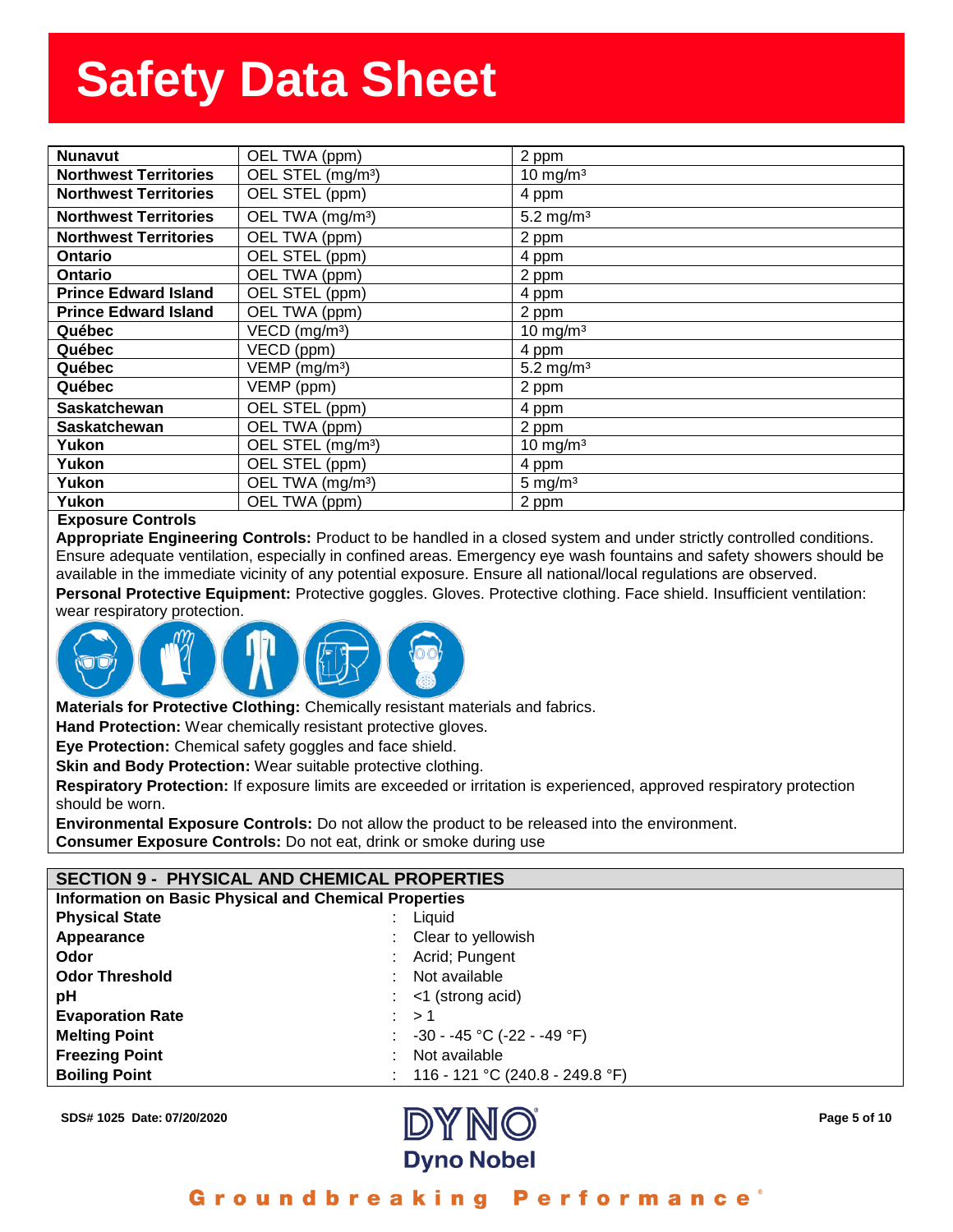| <b>Flash Point</b>                                | Not available                                                        |
|---------------------------------------------------|----------------------------------------------------------------------|
| <b>Auto-ignition Temperature</b>                  | Not available                                                        |
| <b>Decomposition Temperature</b>                  | Not available                                                        |
| Flammability (solid, gas)                         | Not available                                                        |
| Lower Flammable Limit                             | Not available                                                        |
| <b>Upper Flammable Limit</b>                      | Not available                                                        |
| <b>Vapor Pressure</b>                             | 6.7 - 14.2 mm Hg @ 20 °C                                             |
| Relative Vapor Density at 20 °C                   | Not available                                                        |
| <b>Relative Density</b>                           | Not available                                                        |
| Specific gravity / density                        | 1.40 - 1.47 g/cc at $20^{\circ}$ C                                   |
| <b>Specific Gravity</b>                           | Not available                                                        |
| <b>Solubility</b>                                 | Water: Complete                                                      |
| <b>Partition Coefficient: N-Octanol/Water</b>     | Not available                                                        |
| <b>Viscosity</b>                                  | Not available                                                        |
| <b>Explosion Data - Sensitivity to Mechanical</b> | Not expected to present an explosion hazard due to mechanical        |
| <b>Impact</b>                                     | impact.                                                              |
| <b>Explosion Data – Sensitivity to Static</b>     | Not expected to present an explosion hazard due to static discharge. |
| <b>Discharge</b>                                  |                                                                      |

## **SECTION 10 - STABILITY AND REACTIVITY**

**Reactivity:** Corrosive to metals. Contact with metals may evolve flammable hydrogen gas. Violent exothermic reaction with water (moisture): release of corrosive gases/vapors. The substance is a strong oxidant and reacts with combustible and reducing materials.

**Chemical Stability:** Stable under recommended handling and storage conditions (see section 7).

**Possibility of Hazardous Reactions:** Hazardous polymerization will not occur.

**Conditions to Avoid:** Direct sunlight. Extremely high or low temperatures. Ignition sources. Incompatible materials. **Incompatible Materials:** Strong bases. Reducing agents. Combustible materials. Organic materials. Metals. **Hazardous Decomposition Products:** Nitrogen oxides. Toxic fumes.

# **SECTION 11 - TOXICOLOGICAL INFORMATION**

**Information on Toxicological Effects - Product Acute Toxicity:** Not classified **LD50 and LC50 Data:** Not available

**Skin Corrosion/Irritation:** Causes severe skin burns and eye damage. **Serious Eye Damage/Irritation:** Causes serious eye damage. **Respiratory or Skin Sensitization:** Not classified **Germ Cell Mutagenicity:** Not classified**Teratogenicity:** Not available**Carcinogenicity:** Not classified **Specific Target Organ Toxicity (Repeated Exposure):** Not classified **Reproductive Toxicity:** Not classified **Specific Target Organ Toxicity (Single Exposure):** Not classified **Aspiration Hazard:** Not classified **Symptoms/Injuries After Inhalation:** Inhalation may cause immediate severe irritation progressing quickly to chemical burns. Severe overexposure may result in bronchitis or pneumonia with a bluish tint to the skin. **Symptoms/Injuries After Skin Contact:** Redness. Pain. Serious skin burns. Blisters.

**Symptoms/Injuries After Eye Contact:** Ocular exposure can produce severe conjunctival irritation and chemosis,

corneal epithelial defects, limbal ischemia, permanent visual loss and in severe cases perforation.

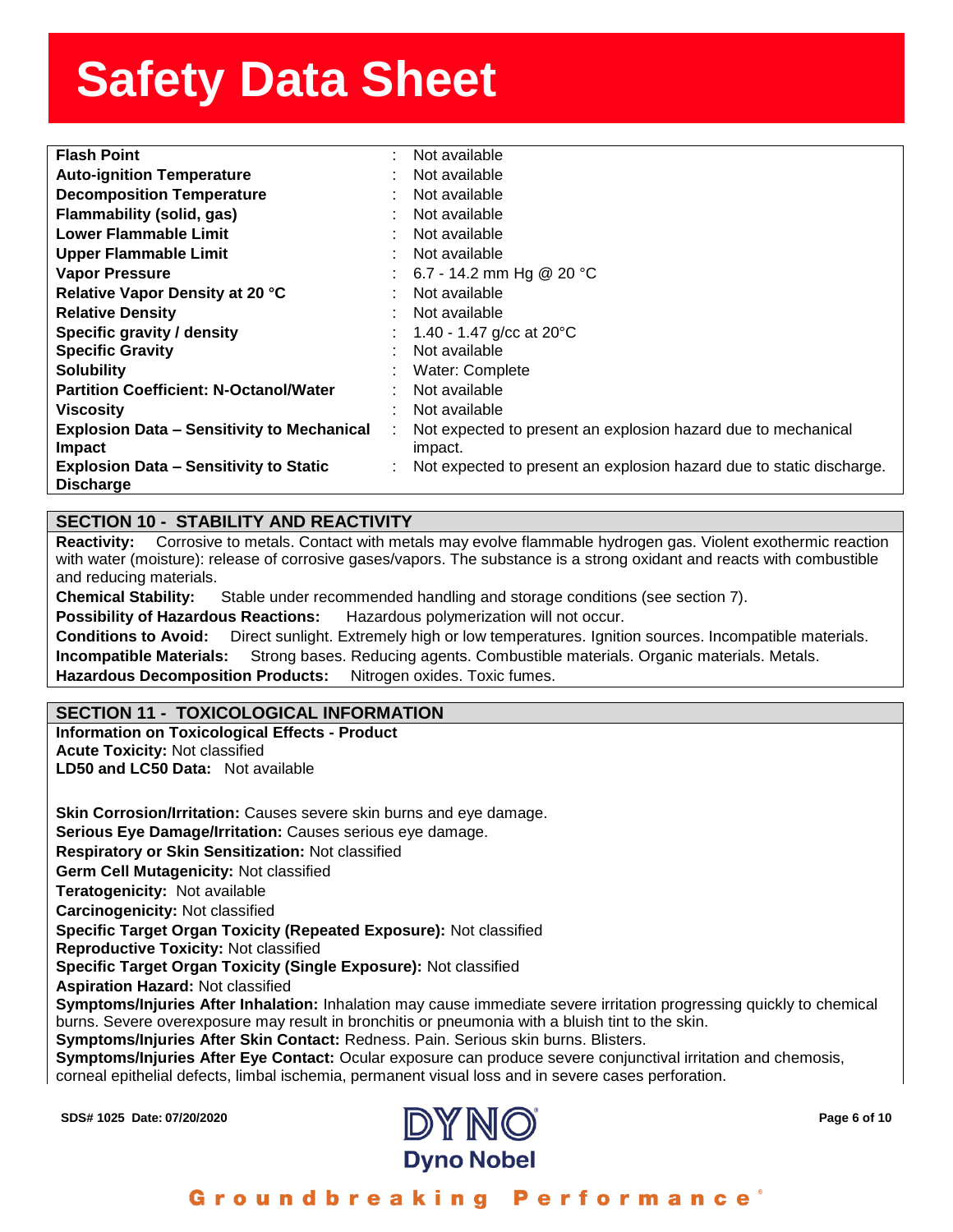**Symptoms/Injuries After Ingestion:** May cause burns or irritation of the linings of the mouth, throat, and gastrointestinal<br>**Symptoms/Injuries After Ingestion:** May cause burns or irritation of the linings of the mouth, t tract.

tract.<br>**Chronic Symptoms:** Prolonged inhalation of fumes or mists may cause erosion of the teeth.<br><mark>Information on Toxicological Effects - Ingre<mark>dient(s)</mark></mark>

**Information on Toxicological Effects - Ingredient(s)**

**LD50 and LC50 Data: Nitric acid (7697-37-2)**

| 111110 acid (1091-31-4)    |                |
|----------------------------|----------------|
| <b>LC50 Inhalation Rat</b> | $67$ ppm/4h    |
| ATE US (gases)             | 67.00 ppmV/4h  |
| <b>ATE US (dust, mist)</b> | 130.00 mg/l/4h |
|                            |                |

|  | <b>SECTION 12: ECOLOGICAL INFORMATION</b> |
|--|-------------------------------------------|
|--|-------------------------------------------|

**Toxicity** Not classified

**Persistence and Degradability** Not available**Bioaccumulative Potential Nitric acid (7697-37-2) Log Pow**  $-.3$  (at 25 °C)

**Mobility in Soil** Not available

**Other Adverse Effects**

**Other Information:** Avoid release to the environment.

## **SECTION 13 - DISPOSAL CONSIDERATIONS**

**Waste Disposal Recommendations:** Dispose of waste material in accordance with all local, regional, national, and international regulations.

| <b>SECTION 14 - TRANSPORT INFORMATION</b>                                                                                                                                                                                                        |                                                                                                               |
|--------------------------------------------------------------------------------------------------------------------------------------------------------------------------------------------------------------------------------------------------|---------------------------------------------------------------------------------------------------------------|
| In Accordance with DOT<br><b>Proper Shipping Name</b><br><b>Hazard Class</b><br><b>Identification Number</b><br><b>Label Codes</b>                                                                                                               | : NITRIC ACID other than red fuming, with more than 70 percent nitric acid<br>: 8<br>₾<br>: UN2031<br>: 8,5.1 |
| <b>Packing Group</b><br><b>ERG Number</b><br>In Accordance with IMDG<br><b>Proper Shipping Name</b><br><b>Hazard Class</b><br><b>Identification Number</b><br><b>Packing Group</b><br><b>Label Codes</b><br>EmS-No. (Fire)<br>EmS-No. (Spillage) | $\mathbf{1}$<br>: 157<br>: NITRIC ACID<br>$\therefore$ 8<br>: UN2031<br>t T<br>: 8,5.1<br>:F-A<br>$: S-Q$     |
| In Accordance with IATA<br><b>Proper Shipping Name</b><br><b>Packing Group</b><br><b>Identification Number</b><br><b>Hazard Class</b><br><b>Label Codes</b><br><b>ERG Code (IATA)</b>                                                            | $:$ NITRIC ACID<br>: I<br>: UN2031<br>: 8<br>: 8,5.1<br>: 8X                                                  |

**SDS# 1025 Date: 07/20/2020 Page 7 of 10**



Groundbreaking **Performance**<sup>®</sup>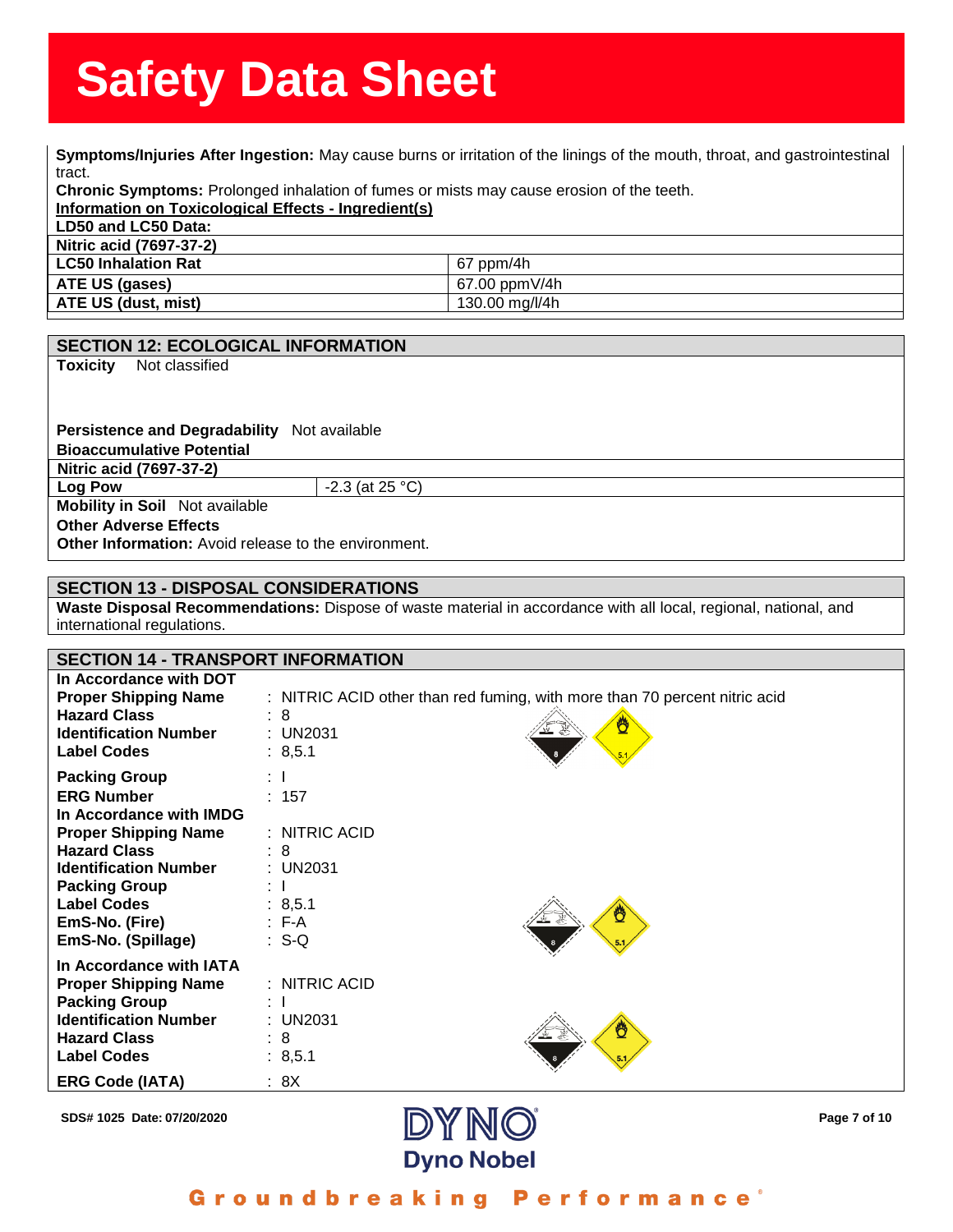**Fig. 3. Solution Inc.**<br> **In Accordance with TDG** Not regulated for transport

| <b>SECTION 15 - REGULATORY INFORMATION</b><br><b>US Federal Regulations</b><br>Nitric Acid, Blended (7697-37-2)<br><b>SARA Section 311/312 Hazard Classes</b><br>Immediate (acute) health hazard<br>Fire hazard<br>Nitric acid (7697-37-2)<br>Listed on the United States TSCA (Toxic Substances Control Act) inventory<br>Listed on the United States SARA Section 302<br>Listed on United States SARA Section 313<br><b>SARA Section 302 Threshold Planning Quantity</b><br>1000<br>(TPQ)<br><b>SARA Section 313 - Emission Reporting</b><br>1.0%<br>Water (7732-18-5)<br>Listed on the United States TSCA (Toxic Substances Control Act) inventory<br><b>US State Regulations</b><br>Water (7732-18-5)<br>Nitric acid (7697-37-2)<br>U.S. - California - SCAQMD - Toxic Air Contaminants - Non-Cancer Acute<br>U.S. - California - SCAQMD - Toxic Air Contaminants With Proposed Risk Values<br>U.S. - California - Toxic Air Contaminant List (AB 1807, AB 2728)<br>U.S. - Connecticut - Hazardous Air Pollutants - HLVs (30 min)<br>U.S. - Connecticut - Hazardous Air Pollutants - HLVs (8 hr)<br>U.S. - Delaware - Accidental Release Prevention Regulations - Sufficient Quantities<br>U.S. - Delaware - Accidental Release Prevention Regulations - Threshold Quantities<br>U.S. - Delaware - Accidental Release Prevention Regulations - Toxic Endpoints<br>U.S. - Delaware - Pollutant Discharge Requirements - Reportable Quantities<br>U.S. - Idaho - Non-Carcinogenic Toxic Air Pollutants - Acceptable Ambient Concentrations<br>U.S. - Idaho - Non-Carcinogenic Toxic Air Pollutants - Emission Levels (ELs)<br>U.S. - Idaho - Occupational Exposure Limits - TWAs<br>U.S. - Illinois - Toxic Air Contaminants<br>U.S. - Louisiana - Reportable Quantity List for Pollutants<br>U.S. - Massachusetts - Oil & Hazardous Material List - Groundwater Reportable Concentration - Reporting Category 1<br>U.S. - Massachusetts - Oil & Hazardous Material List - Groundwater Reportable Concentration - Reporting Category 2<br>U.S. - Massachusetts - Oil & Hazardous Material List - Reportable Quantity<br>U.S. - Massachusetts - Oil & Hazardous Material List - Soil Reportable Concentration - Reporting Category 1<br>U.S. - Massachusetts - Oil & Hazardous Material List - Soil Reportable Concentration - Reporting Category 2<br>RTK - U.S. - Massachusetts - Right To Know List<br>U.S. - Massachusetts - Toxics Use Reduction Act<br>U.S. - Michigan - Occupational Exposure Limits - STELs<br>U.S. - Michigan - Occupational Exposure Limits - TWAs<br>U.S. - Michigan - Polluting Materials List<br>U.S. - Michigan - Process Safety Management Highly Hazardous Chemicals<br>U.S. - Minnesota - Chemicals of High Concern<br>U.S. - Minnesota - Hazardous Substance List<br>U.S. - Minnesota - Permissible Exposure Limits - STELs<br>U.S. - Minnesota - Permissible Exposure Limits - TWAs<br>U.S. - New Hampshire - Regulated Toxic Air Pollutants - Ambient Air Levels (AALs) - 24-Hour<br>U.S. - New Hampshire - Regulated Toxic Air Pollutants - Ambient Air Levels (AALs) - Annual<br>U.S. - New Jersey - Discharge Prevention - List of Hazardous Substances<br>DYNO<br>SDS# 1025 Date: 07/20/2020<br>Page 8 of 10 |  |  |  |  |
|-------------------------------------------------------------------------------------------------------------------------------------------------------------------------------------------------------------------------------------------------------------------------------------------------------------------------------------------------------------------------------------------------------------------------------------------------------------------------------------------------------------------------------------------------------------------------------------------------------------------------------------------------------------------------------------------------------------------------------------------------------------------------------------------------------------------------------------------------------------------------------------------------------------------------------------------------------------------------------------------------------------------------------------------------------------------------------------------------------------------------------------------------------------------------------------------------------------------------------------------------------------------------------------------------------------------------------------------------------------------------------------------------------------------------------------------------------------------------------------------------------------------------------------------------------------------------------------------------------------------------------------------------------------------------------------------------------------------------------------------------------------------------------------------------------------------------------------------------------------------------------------------------------------------------------------------------------------------------------------------------------------------------------------------------------------------------------------------------------------------------------------------------------------------------------------------------------------------------------------------------------------------------------------------------------------------------------------------------------------------------------------------------------------------------------------------------------------------------------------------------------------------------------------------------------------------------------------------------------------------------------------------------------------------------------------------------------------------------------------------------------------------------------------------------------------------------------------------------------------------------------------------------------------------------------------------------------------------------------------------------------------------------------------------------------------------------------------------------------------------------------------------------------------------------------------------------------------------------------------------------------|--|--|--|--|
|                                                                                                                                                                                                                                                                                                                                                                                                                                                                                                                                                                                                                                                                                                                                                                                                                                                                                                                                                                                                                                                                                                                                                                                                                                                                                                                                                                                                                                                                                                                                                                                                                                                                                                                                                                                                                                                                                                                                                                                                                                                                                                                                                                                                                                                                                                                                                                                                                                                                                                                                                                                                                                                                                                                                                                                                                                                                                                                                                                                                                                                                                                                                                                                                                                                       |  |  |  |  |
|                                                                                                                                                                                                                                                                                                                                                                                                                                                                                                                                                                                                                                                                                                                                                                                                                                                                                                                                                                                                                                                                                                                                                                                                                                                                                                                                                                                                                                                                                                                                                                                                                                                                                                                                                                                                                                                                                                                                                                                                                                                                                                                                                                                                                                                                                                                                                                                                                                                                                                                                                                                                                                                                                                                                                                                                                                                                                                                                                                                                                                                                                                                                                                                                                                                       |  |  |  |  |
|                                                                                                                                                                                                                                                                                                                                                                                                                                                                                                                                                                                                                                                                                                                                                                                                                                                                                                                                                                                                                                                                                                                                                                                                                                                                                                                                                                                                                                                                                                                                                                                                                                                                                                                                                                                                                                                                                                                                                                                                                                                                                                                                                                                                                                                                                                                                                                                                                                                                                                                                                                                                                                                                                                                                                                                                                                                                                                                                                                                                                                                                                                                                                                                                                                                       |  |  |  |  |
|                                                                                                                                                                                                                                                                                                                                                                                                                                                                                                                                                                                                                                                                                                                                                                                                                                                                                                                                                                                                                                                                                                                                                                                                                                                                                                                                                                                                                                                                                                                                                                                                                                                                                                                                                                                                                                                                                                                                                                                                                                                                                                                                                                                                                                                                                                                                                                                                                                                                                                                                                                                                                                                                                                                                                                                                                                                                                                                                                                                                                                                                                                                                                                                                                                                       |  |  |  |  |
|                                                                                                                                                                                                                                                                                                                                                                                                                                                                                                                                                                                                                                                                                                                                                                                                                                                                                                                                                                                                                                                                                                                                                                                                                                                                                                                                                                                                                                                                                                                                                                                                                                                                                                                                                                                                                                                                                                                                                                                                                                                                                                                                                                                                                                                                                                                                                                                                                                                                                                                                                                                                                                                                                                                                                                                                                                                                                                                                                                                                                                                                                                                                                                                                                                                       |  |  |  |  |
|                                                                                                                                                                                                                                                                                                                                                                                                                                                                                                                                                                                                                                                                                                                                                                                                                                                                                                                                                                                                                                                                                                                                                                                                                                                                                                                                                                                                                                                                                                                                                                                                                                                                                                                                                                                                                                                                                                                                                                                                                                                                                                                                                                                                                                                                                                                                                                                                                                                                                                                                                                                                                                                                                                                                                                                                                                                                                                                                                                                                                                                                                                                                                                                                                                                       |  |  |  |  |
|                                                                                                                                                                                                                                                                                                                                                                                                                                                                                                                                                                                                                                                                                                                                                                                                                                                                                                                                                                                                                                                                                                                                                                                                                                                                                                                                                                                                                                                                                                                                                                                                                                                                                                                                                                                                                                                                                                                                                                                                                                                                                                                                                                                                                                                                                                                                                                                                                                                                                                                                                                                                                                                                                                                                                                                                                                                                                                                                                                                                                                                                                                                                                                                                                                                       |  |  |  |  |
|                                                                                                                                                                                                                                                                                                                                                                                                                                                                                                                                                                                                                                                                                                                                                                                                                                                                                                                                                                                                                                                                                                                                                                                                                                                                                                                                                                                                                                                                                                                                                                                                                                                                                                                                                                                                                                                                                                                                                                                                                                                                                                                                                                                                                                                                                                                                                                                                                                                                                                                                                                                                                                                                                                                                                                                                                                                                                                                                                                                                                                                                                                                                                                                                                                                       |  |  |  |  |
|                                                                                                                                                                                                                                                                                                                                                                                                                                                                                                                                                                                                                                                                                                                                                                                                                                                                                                                                                                                                                                                                                                                                                                                                                                                                                                                                                                                                                                                                                                                                                                                                                                                                                                                                                                                                                                                                                                                                                                                                                                                                                                                                                                                                                                                                                                                                                                                                                                                                                                                                                                                                                                                                                                                                                                                                                                                                                                                                                                                                                                                                                                                                                                                                                                                       |  |  |  |  |
|                                                                                                                                                                                                                                                                                                                                                                                                                                                                                                                                                                                                                                                                                                                                                                                                                                                                                                                                                                                                                                                                                                                                                                                                                                                                                                                                                                                                                                                                                                                                                                                                                                                                                                                                                                                                                                                                                                                                                                                                                                                                                                                                                                                                                                                                                                                                                                                                                                                                                                                                                                                                                                                                                                                                                                                                                                                                                                                                                                                                                                                                                                                                                                                                                                                       |  |  |  |  |
|                                                                                                                                                                                                                                                                                                                                                                                                                                                                                                                                                                                                                                                                                                                                                                                                                                                                                                                                                                                                                                                                                                                                                                                                                                                                                                                                                                                                                                                                                                                                                                                                                                                                                                                                                                                                                                                                                                                                                                                                                                                                                                                                                                                                                                                                                                                                                                                                                                                                                                                                                                                                                                                                                                                                                                                                                                                                                                                                                                                                                                                                                                                                                                                                                                                       |  |  |  |  |
|                                                                                                                                                                                                                                                                                                                                                                                                                                                                                                                                                                                                                                                                                                                                                                                                                                                                                                                                                                                                                                                                                                                                                                                                                                                                                                                                                                                                                                                                                                                                                                                                                                                                                                                                                                                                                                                                                                                                                                                                                                                                                                                                                                                                                                                                                                                                                                                                                                                                                                                                                                                                                                                                                                                                                                                                                                                                                                                                                                                                                                                                                                                                                                                                                                                       |  |  |  |  |
|                                                                                                                                                                                                                                                                                                                                                                                                                                                                                                                                                                                                                                                                                                                                                                                                                                                                                                                                                                                                                                                                                                                                                                                                                                                                                                                                                                                                                                                                                                                                                                                                                                                                                                                                                                                                                                                                                                                                                                                                                                                                                                                                                                                                                                                                                                                                                                                                                                                                                                                                                                                                                                                                                                                                                                                                                                                                                                                                                                                                                                                                                                                                                                                                                                                       |  |  |  |  |
|                                                                                                                                                                                                                                                                                                                                                                                                                                                                                                                                                                                                                                                                                                                                                                                                                                                                                                                                                                                                                                                                                                                                                                                                                                                                                                                                                                                                                                                                                                                                                                                                                                                                                                                                                                                                                                                                                                                                                                                                                                                                                                                                                                                                                                                                                                                                                                                                                                                                                                                                                                                                                                                                                                                                                                                                                                                                                                                                                                                                                                                                                                                                                                                                                                                       |  |  |  |  |
|                                                                                                                                                                                                                                                                                                                                                                                                                                                                                                                                                                                                                                                                                                                                                                                                                                                                                                                                                                                                                                                                                                                                                                                                                                                                                                                                                                                                                                                                                                                                                                                                                                                                                                                                                                                                                                                                                                                                                                                                                                                                                                                                                                                                                                                                                                                                                                                                                                                                                                                                                                                                                                                                                                                                                                                                                                                                                                                                                                                                                                                                                                                                                                                                                                                       |  |  |  |  |
|                                                                                                                                                                                                                                                                                                                                                                                                                                                                                                                                                                                                                                                                                                                                                                                                                                                                                                                                                                                                                                                                                                                                                                                                                                                                                                                                                                                                                                                                                                                                                                                                                                                                                                                                                                                                                                                                                                                                                                                                                                                                                                                                                                                                                                                                                                                                                                                                                                                                                                                                                                                                                                                                                                                                                                                                                                                                                                                                                                                                                                                                                                                                                                                                                                                       |  |  |  |  |
|                                                                                                                                                                                                                                                                                                                                                                                                                                                                                                                                                                                                                                                                                                                                                                                                                                                                                                                                                                                                                                                                                                                                                                                                                                                                                                                                                                                                                                                                                                                                                                                                                                                                                                                                                                                                                                                                                                                                                                                                                                                                                                                                                                                                                                                                                                                                                                                                                                                                                                                                                                                                                                                                                                                                                                                                                                                                                                                                                                                                                                                                                                                                                                                                                                                       |  |  |  |  |
|                                                                                                                                                                                                                                                                                                                                                                                                                                                                                                                                                                                                                                                                                                                                                                                                                                                                                                                                                                                                                                                                                                                                                                                                                                                                                                                                                                                                                                                                                                                                                                                                                                                                                                                                                                                                                                                                                                                                                                                                                                                                                                                                                                                                                                                                                                                                                                                                                                                                                                                                                                                                                                                                                                                                                                                                                                                                                                                                                                                                                                                                                                                                                                                                                                                       |  |  |  |  |
|                                                                                                                                                                                                                                                                                                                                                                                                                                                                                                                                                                                                                                                                                                                                                                                                                                                                                                                                                                                                                                                                                                                                                                                                                                                                                                                                                                                                                                                                                                                                                                                                                                                                                                                                                                                                                                                                                                                                                                                                                                                                                                                                                                                                                                                                                                                                                                                                                                                                                                                                                                                                                                                                                                                                                                                                                                                                                                                                                                                                                                                                                                                                                                                                                                                       |  |  |  |  |
|                                                                                                                                                                                                                                                                                                                                                                                                                                                                                                                                                                                                                                                                                                                                                                                                                                                                                                                                                                                                                                                                                                                                                                                                                                                                                                                                                                                                                                                                                                                                                                                                                                                                                                                                                                                                                                                                                                                                                                                                                                                                                                                                                                                                                                                                                                                                                                                                                                                                                                                                                                                                                                                                                                                                                                                                                                                                                                                                                                                                                                                                                                                                                                                                                                                       |  |  |  |  |
|                                                                                                                                                                                                                                                                                                                                                                                                                                                                                                                                                                                                                                                                                                                                                                                                                                                                                                                                                                                                                                                                                                                                                                                                                                                                                                                                                                                                                                                                                                                                                                                                                                                                                                                                                                                                                                                                                                                                                                                                                                                                                                                                                                                                                                                                                                                                                                                                                                                                                                                                                                                                                                                                                                                                                                                                                                                                                                                                                                                                                                                                                                                                                                                                                                                       |  |  |  |  |
|                                                                                                                                                                                                                                                                                                                                                                                                                                                                                                                                                                                                                                                                                                                                                                                                                                                                                                                                                                                                                                                                                                                                                                                                                                                                                                                                                                                                                                                                                                                                                                                                                                                                                                                                                                                                                                                                                                                                                                                                                                                                                                                                                                                                                                                                                                                                                                                                                                                                                                                                                                                                                                                                                                                                                                                                                                                                                                                                                                                                                                                                                                                                                                                                                                                       |  |  |  |  |
|                                                                                                                                                                                                                                                                                                                                                                                                                                                                                                                                                                                                                                                                                                                                                                                                                                                                                                                                                                                                                                                                                                                                                                                                                                                                                                                                                                                                                                                                                                                                                                                                                                                                                                                                                                                                                                                                                                                                                                                                                                                                                                                                                                                                                                                                                                                                                                                                                                                                                                                                                                                                                                                                                                                                                                                                                                                                                                                                                                                                                                                                                                                                                                                                                                                       |  |  |  |  |
|                                                                                                                                                                                                                                                                                                                                                                                                                                                                                                                                                                                                                                                                                                                                                                                                                                                                                                                                                                                                                                                                                                                                                                                                                                                                                                                                                                                                                                                                                                                                                                                                                                                                                                                                                                                                                                                                                                                                                                                                                                                                                                                                                                                                                                                                                                                                                                                                                                                                                                                                                                                                                                                                                                                                                                                                                                                                                                                                                                                                                                                                                                                                                                                                                                                       |  |  |  |  |
|                                                                                                                                                                                                                                                                                                                                                                                                                                                                                                                                                                                                                                                                                                                                                                                                                                                                                                                                                                                                                                                                                                                                                                                                                                                                                                                                                                                                                                                                                                                                                                                                                                                                                                                                                                                                                                                                                                                                                                                                                                                                                                                                                                                                                                                                                                                                                                                                                                                                                                                                                                                                                                                                                                                                                                                                                                                                                                                                                                                                                                                                                                                                                                                                                                                       |  |  |  |  |
|                                                                                                                                                                                                                                                                                                                                                                                                                                                                                                                                                                                                                                                                                                                                                                                                                                                                                                                                                                                                                                                                                                                                                                                                                                                                                                                                                                                                                                                                                                                                                                                                                                                                                                                                                                                                                                                                                                                                                                                                                                                                                                                                                                                                                                                                                                                                                                                                                                                                                                                                                                                                                                                                                                                                                                                                                                                                                                                                                                                                                                                                                                                                                                                                                                                       |  |  |  |  |
|                                                                                                                                                                                                                                                                                                                                                                                                                                                                                                                                                                                                                                                                                                                                                                                                                                                                                                                                                                                                                                                                                                                                                                                                                                                                                                                                                                                                                                                                                                                                                                                                                                                                                                                                                                                                                                                                                                                                                                                                                                                                                                                                                                                                                                                                                                                                                                                                                                                                                                                                                                                                                                                                                                                                                                                                                                                                                                                                                                                                                                                                                                                                                                                                                                                       |  |  |  |  |
|                                                                                                                                                                                                                                                                                                                                                                                                                                                                                                                                                                                                                                                                                                                                                                                                                                                                                                                                                                                                                                                                                                                                                                                                                                                                                                                                                                                                                                                                                                                                                                                                                                                                                                                                                                                                                                                                                                                                                                                                                                                                                                                                                                                                                                                                                                                                                                                                                                                                                                                                                                                                                                                                                                                                                                                                                                                                                                                                                                                                                                                                                                                                                                                                                                                       |  |  |  |  |
|                                                                                                                                                                                                                                                                                                                                                                                                                                                                                                                                                                                                                                                                                                                                                                                                                                                                                                                                                                                                                                                                                                                                                                                                                                                                                                                                                                                                                                                                                                                                                                                                                                                                                                                                                                                                                                                                                                                                                                                                                                                                                                                                                                                                                                                                                                                                                                                                                                                                                                                                                                                                                                                                                                                                                                                                                                                                                                                                                                                                                                                                                                                                                                                                                                                       |  |  |  |  |
|                                                                                                                                                                                                                                                                                                                                                                                                                                                                                                                                                                                                                                                                                                                                                                                                                                                                                                                                                                                                                                                                                                                                                                                                                                                                                                                                                                                                                                                                                                                                                                                                                                                                                                                                                                                                                                                                                                                                                                                                                                                                                                                                                                                                                                                                                                                                                                                                                                                                                                                                                                                                                                                                                                                                                                                                                                                                                                                                                                                                                                                                                                                                                                                                                                                       |  |  |  |  |
|                                                                                                                                                                                                                                                                                                                                                                                                                                                                                                                                                                                                                                                                                                                                                                                                                                                                                                                                                                                                                                                                                                                                                                                                                                                                                                                                                                                                                                                                                                                                                                                                                                                                                                                                                                                                                                                                                                                                                                                                                                                                                                                                                                                                                                                                                                                                                                                                                                                                                                                                                                                                                                                                                                                                                                                                                                                                                                                                                                                                                                                                                                                                                                                                                                                       |  |  |  |  |
|                                                                                                                                                                                                                                                                                                                                                                                                                                                                                                                                                                                                                                                                                                                                                                                                                                                                                                                                                                                                                                                                                                                                                                                                                                                                                                                                                                                                                                                                                                                                                                                                                                                                                                                                                                                                                                                                                                                                                                                                                                                                                                                                                                                                                                                                                                                                                                                                                                                                                                                                                                                                                                                                                                                                                                                                                                                                                                                                                                                                                                                                                                                                                                                                                                                       |  |  |  |  |
|                                                                                                                                                                                                                                                                                                                                                                                                                                                                                                                                                                                                                                                                                                                                                                                                                                                                                                                                                                                                                                                                                                                                                                                                                                                                                                                                                                                                                                                                                                                                                                                                                                                                                                                                                                                                                                                                                                                                                                                                                                                                                                                                                                                                                                                                                                                                                                                                                                                                                                                                                                                                                                                                                                                                                                                                                                                                                                                                                                                                                                                                                                                                                                                                                                                       |  |  |  |  |
|                                                                                                                                                                                                                                                                                                                                                                                                                                                                                                                                                                                                                                                                                                                                                                                                                                                                                                                                                                                                                                                                                                                                                                                                                                                                                                                                                                                                                                                                                                                                                                                                                                                                                                                                                                                                                                                                                                                                                                                                                                                                                                                                                                                                                                                                                                                                                                                                                                                                                                                                                                                                                                                                                                                                                                                                                                                                                                                                                                                                                                                                                                                                                                                                                                                       |  |  |  |  |
|                                                                                                                                                                                                                                                                                                                                                                                                                                                                                                                                                                                                                                                                                                                                                                                                                                                                                                                                                                                                                                                                                                                                                                                                                                                                                                                                                                                                                                                                                                                                                                                                                                                                                                                                                                                                                                                                                                                                                                                                                                                                                                                                                                                                                                                                                                                                                                                                                                                                                                                                                                                                                                                                                                                                                                                                                                                                                                                                                                                                                                                                                                                                                                                                                                                       |  |  |  |  |
|                                                                                                                                                                                                                                                                                                                                                                                                                                                                                                                                                                                                                                                                                                                                                                                                                                                                                                                                                                                                                                                                                                                                                                                                                                                                                                                                                                                                                                                                                                                                                                                                                                                                                                                                                                                                                                                                                                                                                                                                                                                                                                                                                                                                                                                                                                                                                                                                                                                                                                                                                                                                                                                                                                                                                                                                                                                                                                                                                                                                                                                                                                                                                                                                                                                       |  |  |  |  |
|                                                                                                                                                                                                                                                                                                                                                                                                                                                                                                                                                                                                                                                                                                                                                                                                                                                                                                                                                                                                                                                                                                                                                                                                                                                                                                                                                                                                                                                                                                                                                                                                                                                                                                                                                                                                                                                                                                                                                                                                                                                                                                                                                                                                                                                                                                                                                                                                                                                                                                                                                                                                                                                                                                                                                                                                                                                                                                                                                                                                                                                                                                                                                                                                                                                       |  |  |  |  |
|                                                                                                                                                                                                                                                                                                                                                                                                                                                                                                                                                                                                                                                                                                                                                                                                                                                                                                                                                                                                                                                                                                                                                                                                                                                                                                                                                                                                                                                                                                                                                                                                                                                                                                                                                                                                                                                                                                                                                                                                                                                                                                                                                                                                                                                                                                                                                                                                                                                                                                                                                                                                                                                                                                                                                                                                                                                                                                                                                                                                                                                                                                                                                                                                                                                       |  |  |  |  |
|                                                                                                                                                                                                                                                                                                                                                                                                                                                                                                                                                                                                                                                                                                                                                                                                                                                                                                                                                                                                                                                                                                                                                                                                                                                                                                                                                                                                                                                                                                                                                                                                                                                                                                                                                                                                                                                                                                                                                                                                                                                                                                                                                                                                                                                                                                                                                                                                                                                                                                                                                                                                                                                                                                                                                                                                                                                                                                                                                                                                                                                                                                                                                                                                                                                       |  |  |  |  |
|                                                                                                                                                                                                                                                                                                                                                                                                                                                                                                                                                                                                                                                                                                                                                                                                                                                                                                                                                                                                                                                                                                                                                                                                                                                                                                                                                                                                                                                                                                                                                                                                                                                                                                                                                                                                                                                                                                                                                                                                                                                                                                                                                                                                                                                                                                                                                                                                                                                                                                                                                                                                                                                                                                                                                                                                                                                                                                                                                                                                                                                                                                                                                                                                                                                       |  |  |  |  |
|                                                                                                                                                                                                                                                                                                                                                                                                                                                                                                                                                                                                                                                                                                                                                                                                                                                                                                                                                                                                                                                                                                                                                                                                                                                                                                                                                                                                                                                                                                                                                                                                                                                                                                                                                                                                                                                                                                                                                                                                                                                                                                                                                                                                                                                                                                                                                                                                                                                                                                                                                                                                                                                                                                                                                                                                                                                                                                                                                                                                                                                                                                                                                                                                                                                       |  |  |  |  |
|                                                                                                                                                                                                                                                                                                                                                                                                                                                                                                                                                                                                                                                                                                                                                                                                                                                                                                                                                                                                                                                                                                                                                                                                                                                                                                                                                                                                                                                                                                                                                                                                                                                                                                                                                                                                                                                                                                                                                                                                                                                                                                                                                                                                                                                                                                                                                                                                                                                                                                                                                                                                                                                                                                                                                                                                                                                                                                                                                                                                                                                                                                                                                                                                                                                       |  |  |  |  |
|                                                                                                                                                                                                                                                                                                                                                                                                                                                                                                                                                                                                                                                                                                                                                                                                                                                                                                                                                                                                                                                                                                                                                                                                                                                                                                                                                                                                                                                                                                                                                                                                                                                                                                                                                                                                                                                                                                                                                                                                                                                                                                                                                                                                                                                                                                                                                                                                                                                                                                                                                                                                                                                                                                                                                                                                                                                                                                                                                                                                                                                                                                                                                                                                                                                       |  |  |  |  |
|                                                                                                                                                                                                                                                                                                                                                                                                                                                                                                                                                                                                                                                                                                                                                                                                                                                                                                                                                                                                                                                                                                                                                                                                                                                                                                                                                                                                                                                                                                                                                                                                                                                                                                                                                                                                                                                                                                                                                                                                                                                                                                                                                                                                                                                                                                                                                                                                                                                                                                                                                                                                                                                                                                                                                                                                                                                                                                                                                                                                                                                                                                                                                                                                                                                       |  |  |  |  |
|                                                                                                                                                                                                                                                                                                                                                                                                                                                                                                                                                                                                                                                                                                                                                                                                                                                                                                                                                                                                                                                                                                                                                                                                                                                                                                                                                                                                                                                                                                                                                                                                                                                                                                                                                                                                                                                                                                                                                                                                                                                                                                                                                                                                                                                                                                                                                                                                                                                                                                                                                                                                                                                                                                                                                                                                                                                                                                                                                                                                                                                                                                                                                                                                                                                       |  |  |  |  |
|                                                                                                                                                                                                                                                                                                                                                                                                                                                                                                                                                                                                                                                                                                                                                                                                                                                                                                                                                                                                                                                                                                                                                                                                                                                                                                                                                                                                                                                                                                                                                                                                                                                                                                                                                                                                                                                                                                                                                                                                                                                                                                                                                                                                                                                                                                                                                                                                                                                                                                                                                                                                                                                                                                                                                                                                                                                                                                                                                                                                                                                                                                                                                                                                                                                       |  |  |  |  |
|                                                                                                                                                                                                                                                                                                                                                                                                                                                                                                                                                                                                                                                                                                                                                                                                                                                                                                                                                                                                                                                                                                                                                                                                                                                                                                                                                                                                                                                                                                                                                                                                                                                                                                                                                                                                                                                                                                                                                                                                                                                                                                                                                                                                                                                                                                                                                                                                                                                                                                                                                                                                                                                                                                                                                                                                                                                                                                                                                                                                                                                                                                                                                                                                                                                       |  |  |  |  |
|                                                                                                                                                                                                                                                                                                                                                                                                                                                                                                                                                                                                                                                                                                                                                                                                                                                                                                                                                                                                                                                                                                                                                                                                                                                                                                                                                                                                                                                                                                                                                                                                                                                                                                                                                                                                                                                                                                                                                                                                                                                                                                                                                                                                                                                                                                                                                                                                                                                                                                                                                                                                                                                                                                                                                                                                                                                                                                                                                                                                                                                                                                                                                                                                                                                       |  |  |  |  |

Groundbreaking Performance<sup>®</sup>

**Dyno Nobel**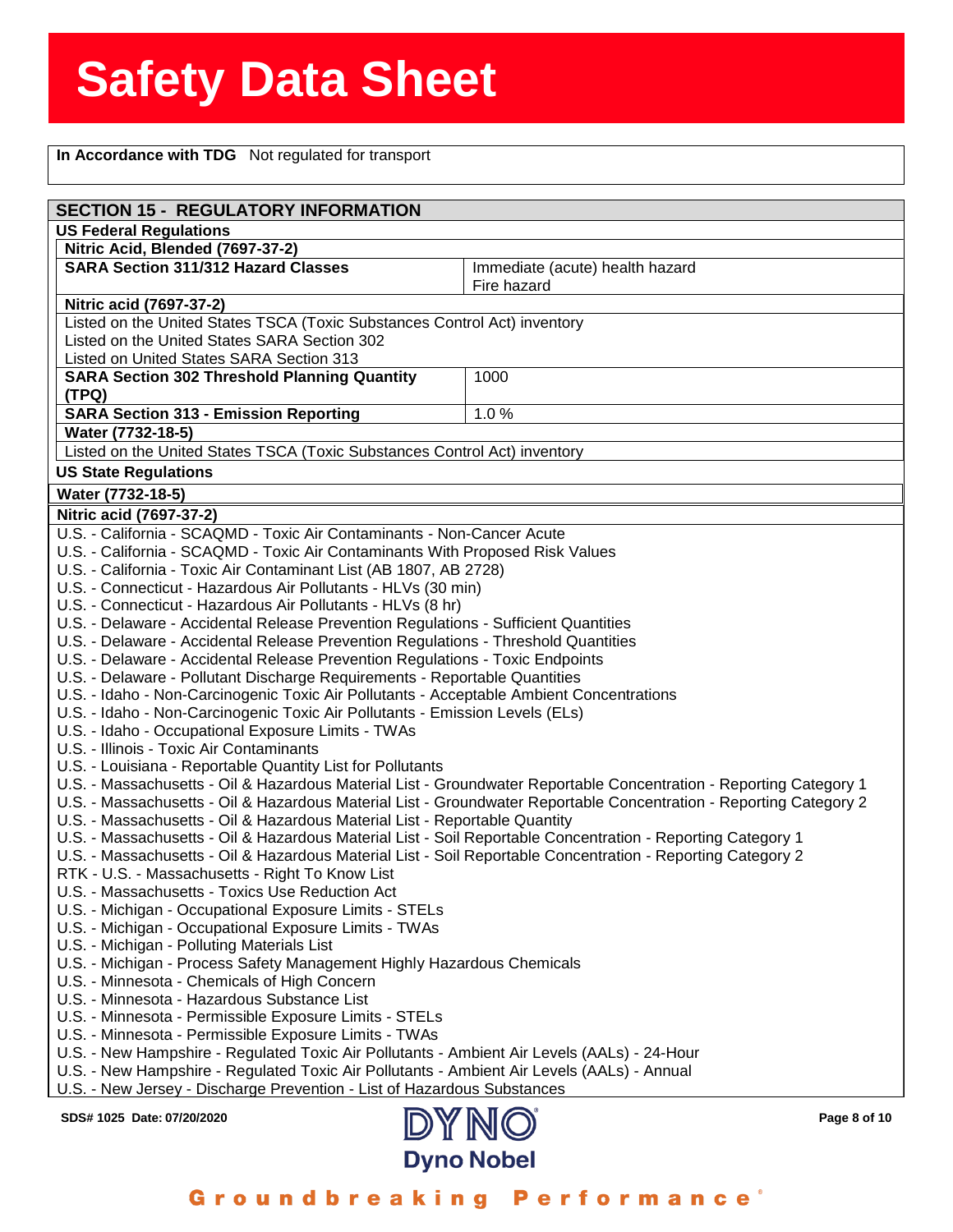**ssssSSherrSheetSSh** U.S. - New Jersey - Environmental Hazardous Substances List K - U.S. - New Jersey - Rigi<br>S. - New Jersey - Special He<br>S. - New Jersey - TCPA - Ex RTK - U.S. - New Jersey - Right to Know Hazardous Substance List U.S. - New Jersey - Special Health Hazards Substances List U.S. - New Jersey - TCPA - Extraordinarily Hazardous Substances (EHS) U.S. - New York - Occupational Exposure Limits - TWAs U.S. - New York - Reporting of Releases Part 597 - List of Hazardous Substances U.S. - North Carolina - Control of Toxic Air Pollutants U.S. - North Dakota - Air Pollutants - Guideline Concentrations - 1-Hour U.S. - North Dakota - Air Pollutants - Guideline Concentrations - 8-Hour U.S. - Ohio - Accidental Release Prevention - Threshold Quantities U.S. - Ohio - Extremely Hazardous Substances - Threshold Quantities U.S. - Oregon - Permissible Exposure Limits - TWAs RTK - U.S. - Pennsylvania - RTK (Right to Know) - Environmental Hazard List RTK - U.S. - Pennsylvania - RTK (Right to Know) List U.S. - Rhode Island - Air Toxics - Acceptable Ambient Levels - 1-Hour U.S. - South Carolina - Toxic Air Pollutants - Maximum Allowable Concentrations U.S. - South Carolina - Toxic Air Pollutants - Pollutant Categories U.S. - Tennessee - Occupational Exposure Limits - STELs U.S. - Tennessee - Occupational Exposure Limits - TWAs U.S. - Texas - Effects Screening Levels - Long Term U.S. - Texas - Effects Screening Levels - Short Term U.S. - Vermont - Permissible Exposure Limits - STELs U.S. - Vermont - Permissible Exposure Limits - TWAs U.S. - Washington - Permissible Exposure Limits - STELs U.S. - Washington - Permissible Exposure Limits - TWAs U.S. - Wisconsin - Hazardous Air Contaminants - All Sources - Emissions From Stack Heights 25 Feet to Less Than 40 Feet U.S. - Wisconsin - Hazardous Air Contaminants - All Sources - Emissions From Stack Heights 40 Feet to Less Than 75 Feet U.S. - Wisconsin - Hazardous Air Contaminants - All Sources - Emissions From Stack Heights 75 Feet or Greater U.S. - Wisconsin - Hazardous Air Contaminants - All Sources - Emissions From Stack Heights Less Than 25 Feet U.S. - Wyoming - Process Safety Management - Highly Hazardous Chemicals **Nitric acid (7697-37-2)** U.S. - Massachusetts - Right To Know List U.S. - New Jersey - Right to Know Hazardous Substance List U.S. - Pennsylvania - RTK (Right to Know) - Environmental Hazard List U.S. - Pennsylvania - RTK (Right to Know) List **Canadian Regulations Nitric Acid, Blended (7697-37-2) Nitric acid (7697-37-2)** Listed on the Canadian DSL (Domestic Substances List) Listed on the Canadian IDL (Ingredient Disclosure List) WHMIS Classification IDL Concentration 1 %